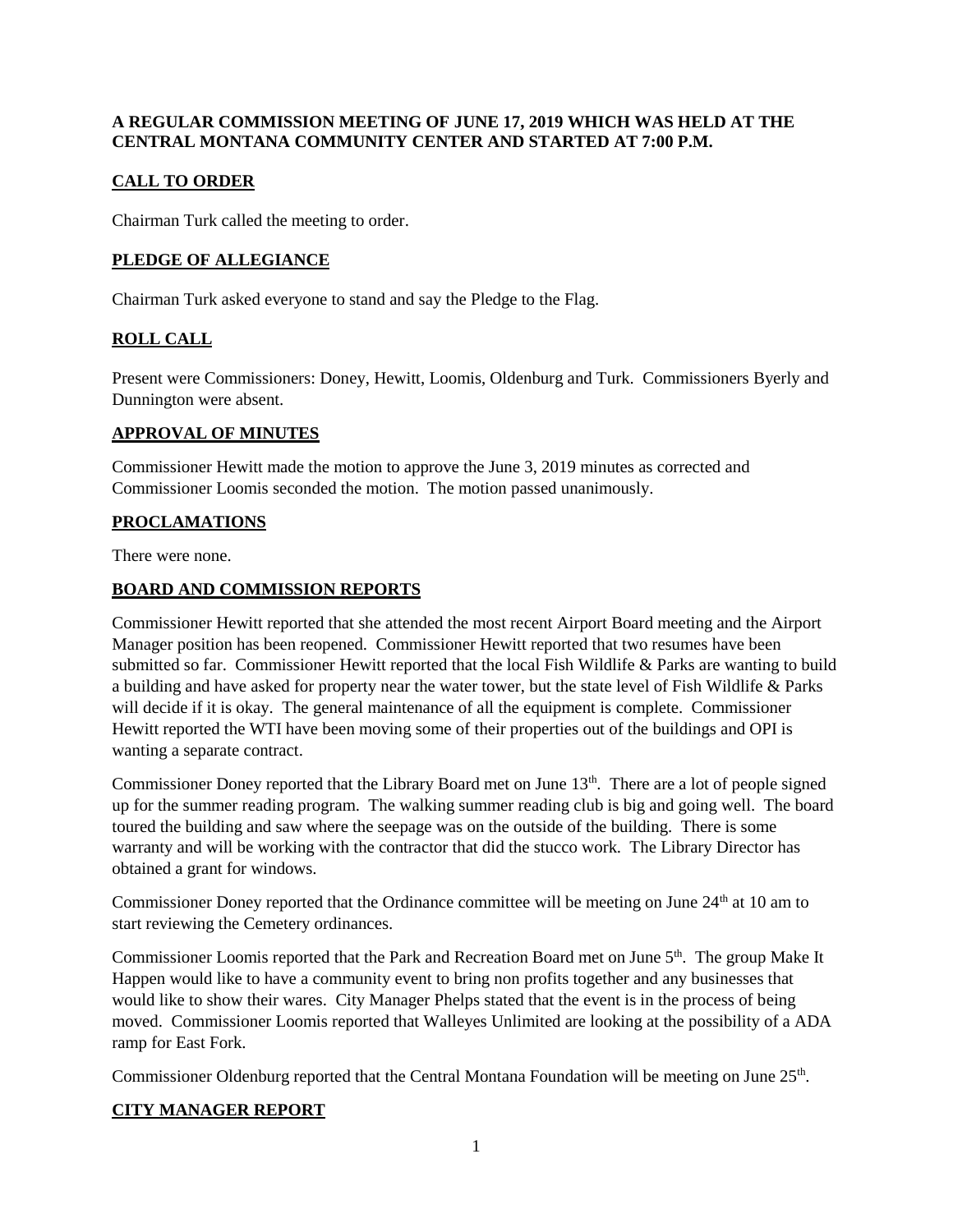City Manager Holly Phelps reported on the following issues:

The Park and Recreation Board has scheduled a work night at East Fork. They will be working out there June 26<sup>th</sup> beginning at 5:30 pm. The Park and Recreation Department spent time cleaning up East Fork. They have been assisted by the Public Works Department, maintenance staff and the parks maintenance contractor on projects up at East Fork.

There are several groups interested in purchasing new banners to display on the light post hardware in the downtown. The Planning Department is working with these organizations to approve the banners and coordinate when they will be displayed.

The gym floor at the Civic Center has recently been finished. This has made a huge different in the overall look of the gym. The floor looks amazing and now you can see the quality workmanship that was done when the floor was originally installed.

Century construction plans to start patching sometime this next week. They are also doing the civil work at the Town and Country site. The installation of water lines in H Street should begin in late July.

The school district dropped off a request for some improvements to the area around the Junior High. The letter is included in your packet. The Department Heads are reviewing their request and once a recommendation is determined it will be brought before the Commission for action.

The Library exterior repairs have been complete for about a year. Dani is working with the Stucco contractor to address a couple of warranty items. There were also several maintenance and repair items were pointed out. These improvements should be done to ensure that there is proper drainage away from the building. Dani is also working with contractors to do additional improvement to the building.

Public Works Director JR Killham is working on finalizing the Riverdale sewer project. Next week there will be a 11 month walk through. There is a one year warranty period for this project and this will be the last opportunity to check the project and make sure everything is working and the area has been cleaned up.

There will be an awards ceremony tomorrow June 18<sup>th</sup> at 1 p.m. Former Police Chief Cory Birdwell nominated Chief Justin Jenness and Sergeant Levi Talkington for the Medal of Honor from the State of Montana's Montana Police Protective Association. The officers responded to a fire where a woman had locked herself in a room and because of their actions they saved her life during the call.

### **PUBLIC COMMENT** – on non-agenda items

There were none.

### **CONSENT AGENDA**

Commissioner Doney made the motion to approve the consent agenda and Commissioner Oldenburg seconded the motion. The motion passed unanimously. The consent agenda was the acknowledgement of the claims that have been paid from May 31, 2019 to June 12, 2019 for a total of \$225,470.52.

## **\*REGULAR AGENDA – Resolutions, Ordinances & Other Action Items:**

1. Discussion and action on awarding the East Fork North bid for three years

City Manager Phelps explained that the City put all three properties located at East Fork out to bid for lease the end of May. The City leases these properties for three years with the option to lease for another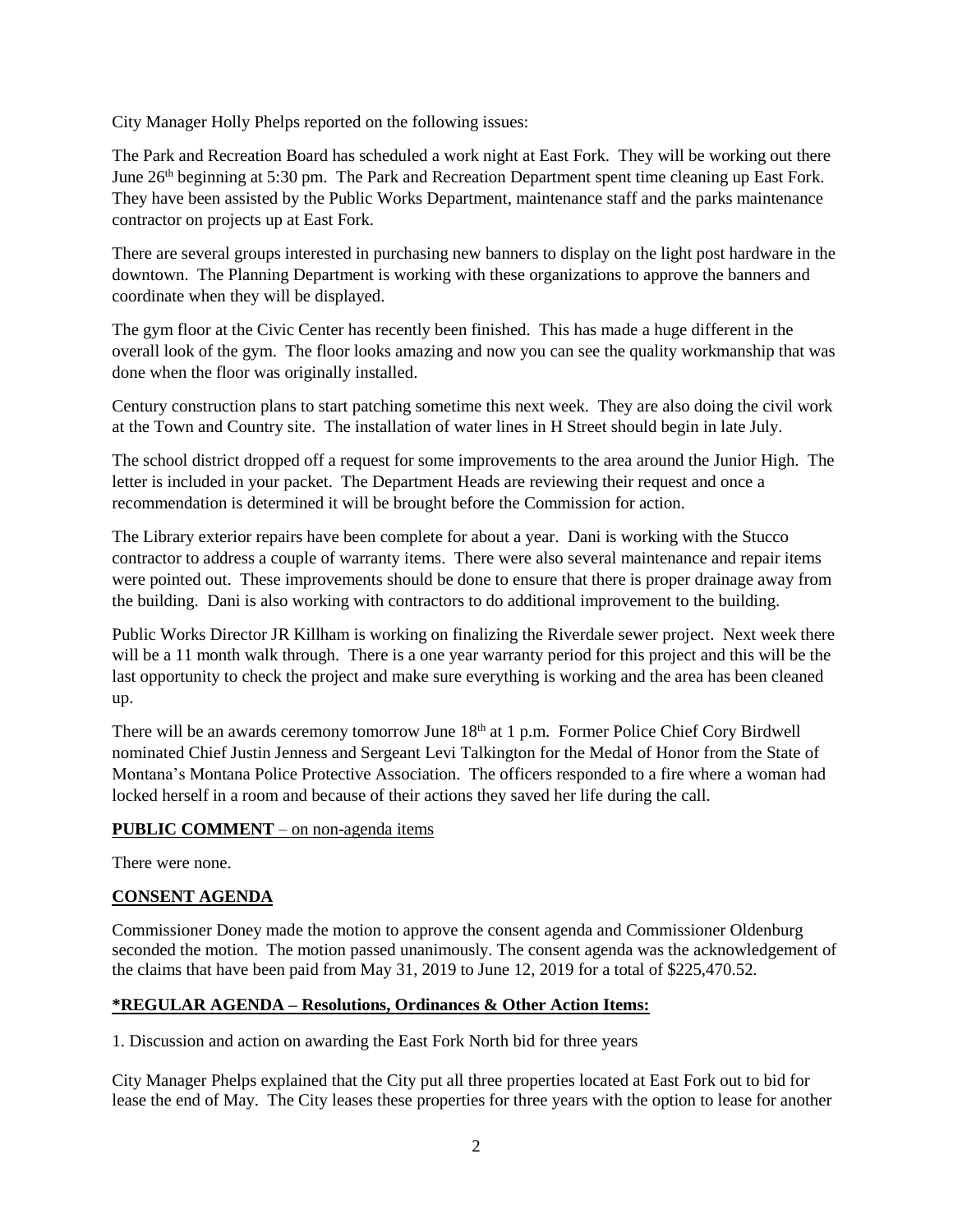three years. The City did not receive any bids for the East Fork North and South property prior to the deadline. Once the deadline passes the City did receive a bid for both the North and South properties and both bids were for the minimum bid and submitted by Paul Ritchey. City Manager Phelps explained that there are several restrictions listed in the lease and the number of AUM's that can be run on the property City Manager Phelps recommended awarding the bid to Paul Ritchey. Commissioner Turk asked how many acres each parcel was. City Manager Phelps answered the North property is 21 acres and the South property is 57 acres. Commissioner Turk asked if Mr. Ritchey has ever leased this property before and are, they given the animal units. City Manager Phelps answered no he has never leased the property and the animal units are outlined in the lease and the City requires a grazing plan be submitted upon approval of the lease and each following. Commissioner Doney made the motion to approve awarding the East Fork North lease to Paul Ritchey and Commissioner Loomis seconded the motion. Commissioner Turk asked for comments and questions from the audience and Commission. There being none, the question was called for and the motion passed unanimously.

2. Discussion and action on awarding the East Fork South bid for three years

City Manager Phelps explained that the East Fork South lease is a haying lease and there are two parcels south of the dam and adds up to 57 acres. The bid is \$1,000 per year or \$40 per ton whichever is higher. City Manager Phelps answered that the bid needs to be based on yield. Commissioner Turk asked if animals can be grazed when not haying. City Manager Phelps answered this is strictly a haying lease. Commissioner Loomis made the motion to approve awarding the East Fork South lease to Paul Ritchey and Commissioner Hewitt seconded the motion. Commissioner Turk asked for comments and questions from the audience and Commission. There being none, the question was called for and the motion passed unanimously.

3. Discussion and action on accepting the 2019 Recreation Trails Program grant and authorizing the City Manager to sign the agreement

City Manager Phelps explained that earlier this spring the Friends of the Trail applied for a Recreational Trails Program grant in the amount of \$20,500. The Friends of the Trail have been awarded the grant and it will be used for a bridge on the Machler trail over Reed creek. The Friends of the Trail have agreed to match the grant with \$10,500 in matching funds. City Manager Phelps explained that in the past the Friends of the Trail took care of the grants, but due to a recommendation from the auditors all these grants should be run through the City for better record keeping. Commissioner Oldenburg made the motion to approve the 2019 Recreation Trails Program grant and authorizing the City Manager to sign the agreement and Commissioner Doney seconded the motion. Commissioner Turk asked for comments and questions from the audience and Commission. There being none, the question was called for and the motion passed unanimously.

4. Discussion and action on entering into a purchase, general release and settlement agreement with Marvin Beck and authorizing the City Manager to sign the agreement

City Manager Phelps explained that the City acquired the Railroad property in 2007 and for some reason this parcel was not transferred into City ownership. Mr. Beck continued to pay property taxes on land and he owns the buildings. City Manager Phelps further explained that Mr. Beck wanted to acquire the property by adverse possession because he had been paying the taxes. City Manager Phelps stated that herself and the City Attorney has been working with Mr. Beck on this issue and did work with the Department of Revenue and was able to get some of the taxes that were paid back to Mr. Beck. City Manager Phelps reported that the estimate value of the property was \$25,000 and now the agreement is at \$15,000. City Manager Phelps further reported that the building would be a great place for storage for the Park and Recreation Department. There was discussion on the Marv Beck property. Commissioner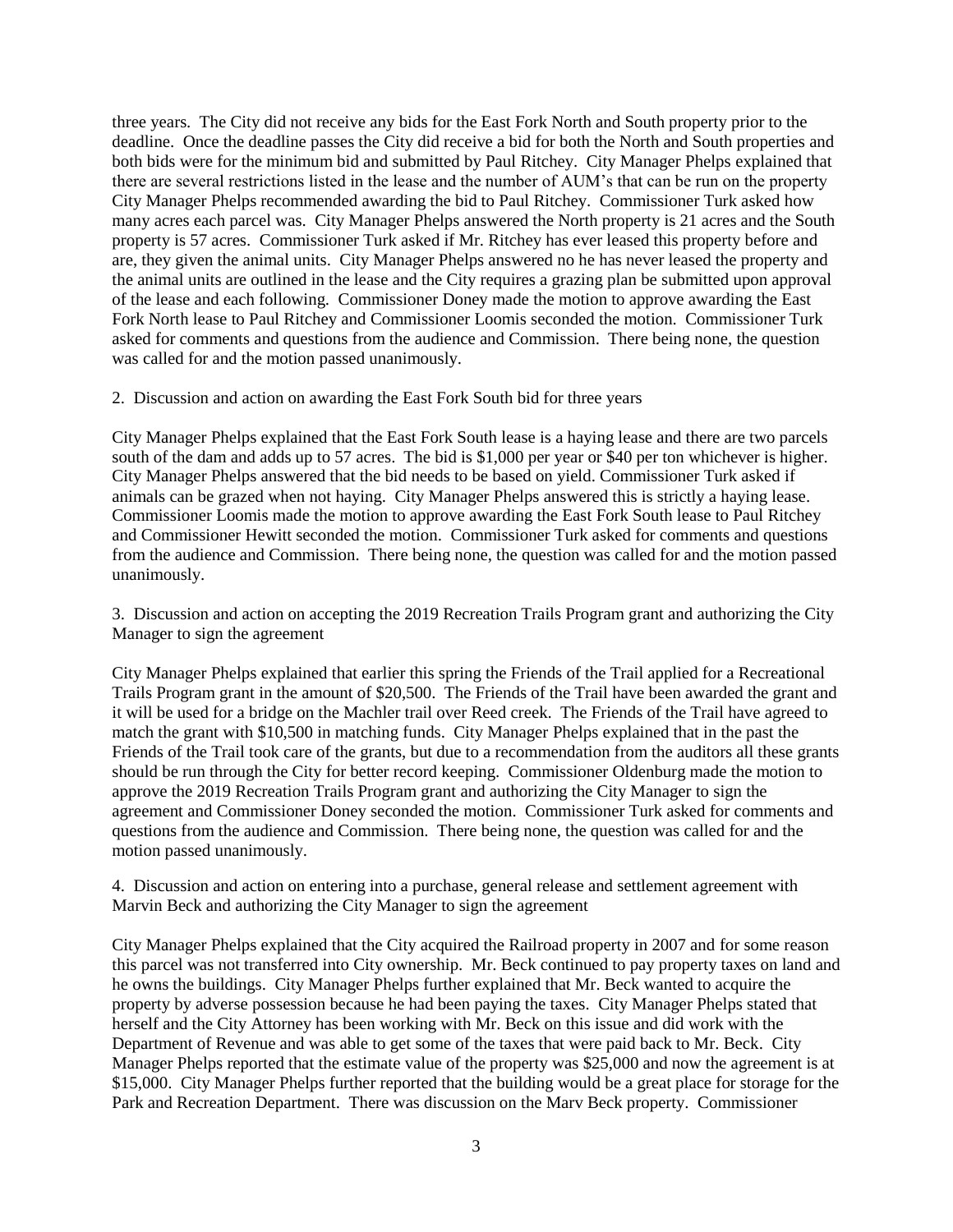Oldenburg made the motion to approve entering into a purchase, general release and settlement agreement with Marvin Beck and authorizing the City Manager to sign the agreement and Commissioner Loomis seconded the motion. Commissioner Turk asked for comments and questions from the audience and Commission. There being none, the question was called for and the motion passed unanimously.

5. Discussion and action on approving Resolution No. 3994, a resolution electing to participate in the Montana Voluntary Employee Beneficiary Association Health Benefit Plan established by the State of Montana Department of Administration also known as "Montana VEBA HBP"

City Manager Phelps explained that as a municipality the City has access to the State of Montana's Voluntary Employee Beneficiary Association Health Benefit Plan. City Manager Phelps stated that what that means is upon retirement as employees we can elect to create a group that an elect to put their vacation and sick leave in essential a health saving plan. If the Commission passes this resolution tonight it is just giving the option for City staff to create a group. The biggest benefit is the tax benefit the employee gets 100% of the value with no taxes. City Manager Phelps stated that this is voluntary, but we did have some training here in Lewistown for the employees in conjunction with the County. Commissioner Oldenburg made the motion to approve Resolution No. 3994, a resolution electing to participate in the Montana Voluntary Employee Beneficiary Association Health Benefit Plan established by the State of Montana Department of Administration also known as "Montana VEBA HBP" and Commissioner Doney seconded the motion. Commissioner Turk asked for comments and questions from the audience and Commission. There being none, the question was called for and the motion passed unanimously.

6. Discussion and action on awarding a 2019 concrete recycling bid

City Manager Phelps explained that from time to time the City crushes concrete to be used for different things like road base and fill. The City is out of it and this is a great way to recycle. Public Works Director Killham commented that this is truly a recycling project and it is a great product to use. The City received to competitive bids from Casino Creek Concrete and Bridgeford Industries. The concrete that is currently up there is from City projects and is better to be crushed than trying to dispose of it. Commissioner Loomis made the motion to approve awarding the 2019 concrete recycling bid to Casino Creek Concrete and Commissioner Oldenburg seconded the motion. Commissioner Turk asked for comments and questions from the audience and Commission. There being none, the question was called for and the motion passed unanimously.

7. Discussion and action on approving Resolution No. 3995, a resolution discontinuing a portion of Corcoran Street between Miller Street and Spring Creek and Block 9 and Block 10 of the Riverdale Addition to the City of Lewistown

City Manager Phelps explained that Mike and Ramona Chamberlain own several pieces of property at the dead end of East Corcoran. The Chamberlains wanted to put a new trailer on their property back in the 1980's and went through the process to abandon a portion of Corcoran Street. The process was completed and approved by City Council but no paperwork was recorded. City Manager Phelps explained that it is very clear that this was approved and would like to approve the Resolution to formalize and record the actions of the intentions of the City Council from 1980.

Commissioner Doney made the motion to approve Resolution No. 3995, a resolution discontinuing a portion of Corcoran Street between Miller Street and Spring Creek and Block 9 and Block 10 of the Riverdale Addition to the City of Lewistown and Commissioner Hewitt seconded the motion.